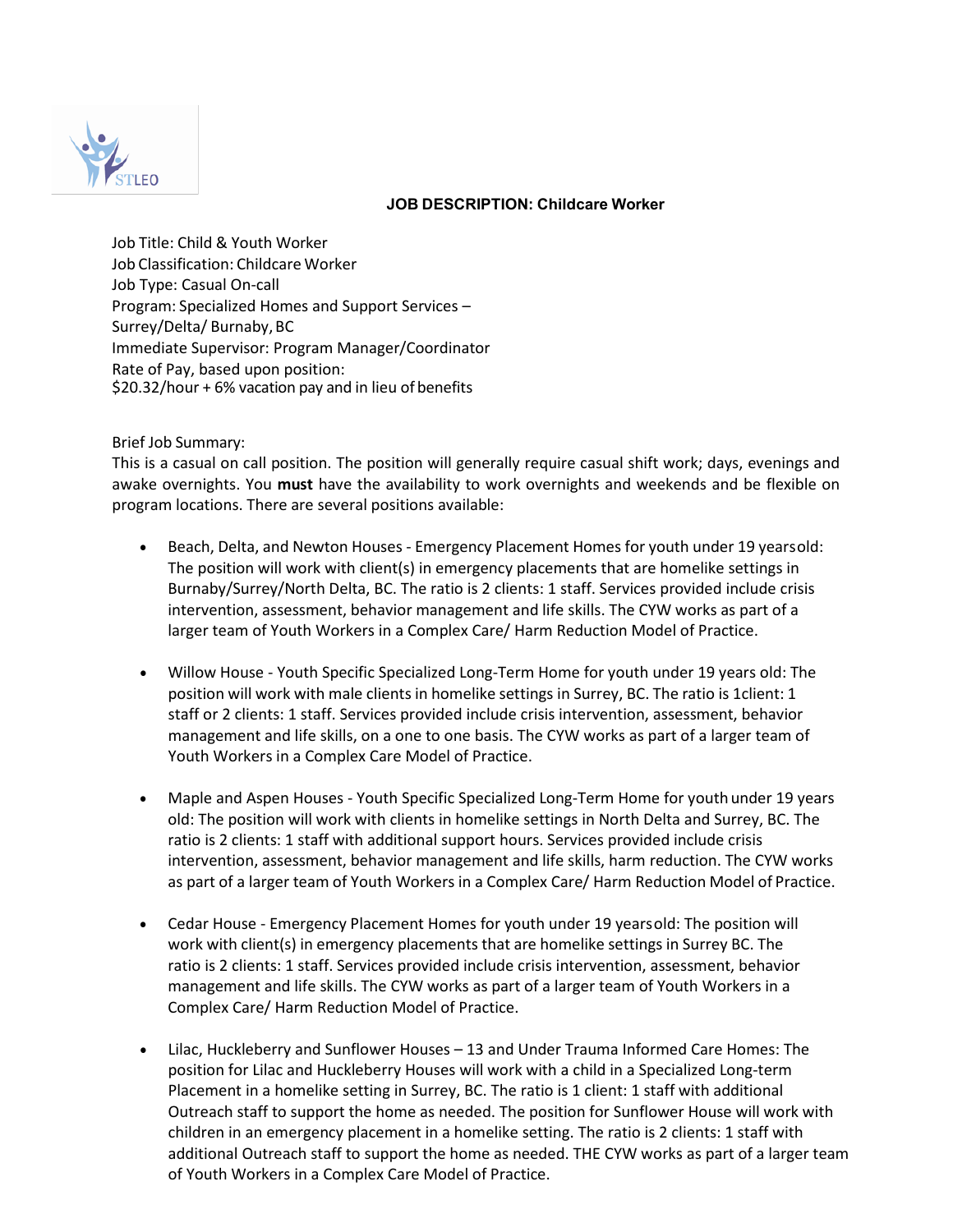- Esau House Emergency Placement/ Long Term Placement: The position will work with clientsin an emergency / long term placement in Burnaby BC. The ratio is 4 clients: 2 staff. Services provided include crisis intervention, assessment, behavior management and life skills. The CYW works as part of a larger team of Youth Workers in a Complex Care/ Harm Reduction Model of Practice.
- Southside House- Long Term Home female staff only the ratio is 4 youth: 1 staff with an additional staff for 28 hours per week. Services provided include crisis intervention, assessment, behavior management and life skills, harm reduction. The CYW works as part of a larger team of Youth Workers in a Complex Care/ Harm Reduction Model of Practice.

The Child and Youth Worker is required:

- To be familiar with and adhere to the Procedures and Policies of the agency.
- To be familiar with and adhere to the practices and procedures of the program.
- To deliver the program services to clients in accordance with government standards, acts, regulations and CARF accreditation.
- To set an example for others through personal behavior which is respectful of others and which models' professional family and child service practices.
- To work towards a common vision and uphold the mission statement and philosophy of the agency.

Key Duties and Responsibilities:

- 1. Establish a safe, non-judgmental working relationship with the client(s) through a trauma- informed model of practice.
- 2. Provides input into the development of the client's Service Plan and follows specific tasks and assignments to support the plans. Active participation in case planning meetings and other meetings, as required.
- 3. Provides a stable, nurturing "home-like" environment.
- 4. Manages household, including food purchase and preparation in accordance with Canada Food Guide.
- 5. Isresponsible for the maintenance, cleanliness, safety, repair of the residence.
- 6. Monitors client's progress and well-being and assists in the evaluation of the effectiveness of program plans. Provides detailed progress reports to MCFD.
- 7. Recognizes potential crisis situation, analyzes such situations accurately, develops strategiesto deal with such situations and informs the supervisor when incidents arise.
- 8. Ensures that Agency Health and Safety Protocols are followed and the safety needs of the client are met.
- 9. Provides emotional support and feedback to clients (and their families and friends where appropriate). Assists in attending appointments and provides transportation when necessary.
- 10. Utilizes opportunities for positive family contacts, involvement of family members as appropriate and facilitates family connectedness.
- 11. Provides life skills and behavior management skills to client(s). Facilitates physical,recreational, social and educational activities. Provides client with a positive role model.
- 12. Maintains necessary client and program reports and statistics. Ensures that all required documentation is accurate, complete and legible.
- 13. Provides regular updates to The Ministry of Children and Family Development Social Workers and Resource Team.
- 14. Maintains liaison with other agencies, professional, government staff and the community.
- 15. Advocates on behalf of children, youth and families.
- 16. Takes responsibility for the correct use and maintenance of agency facilities and equipment.
- 17. Actively participate in staff meetings, supervision and continuing education.
- 18. Performs other related duties as required.